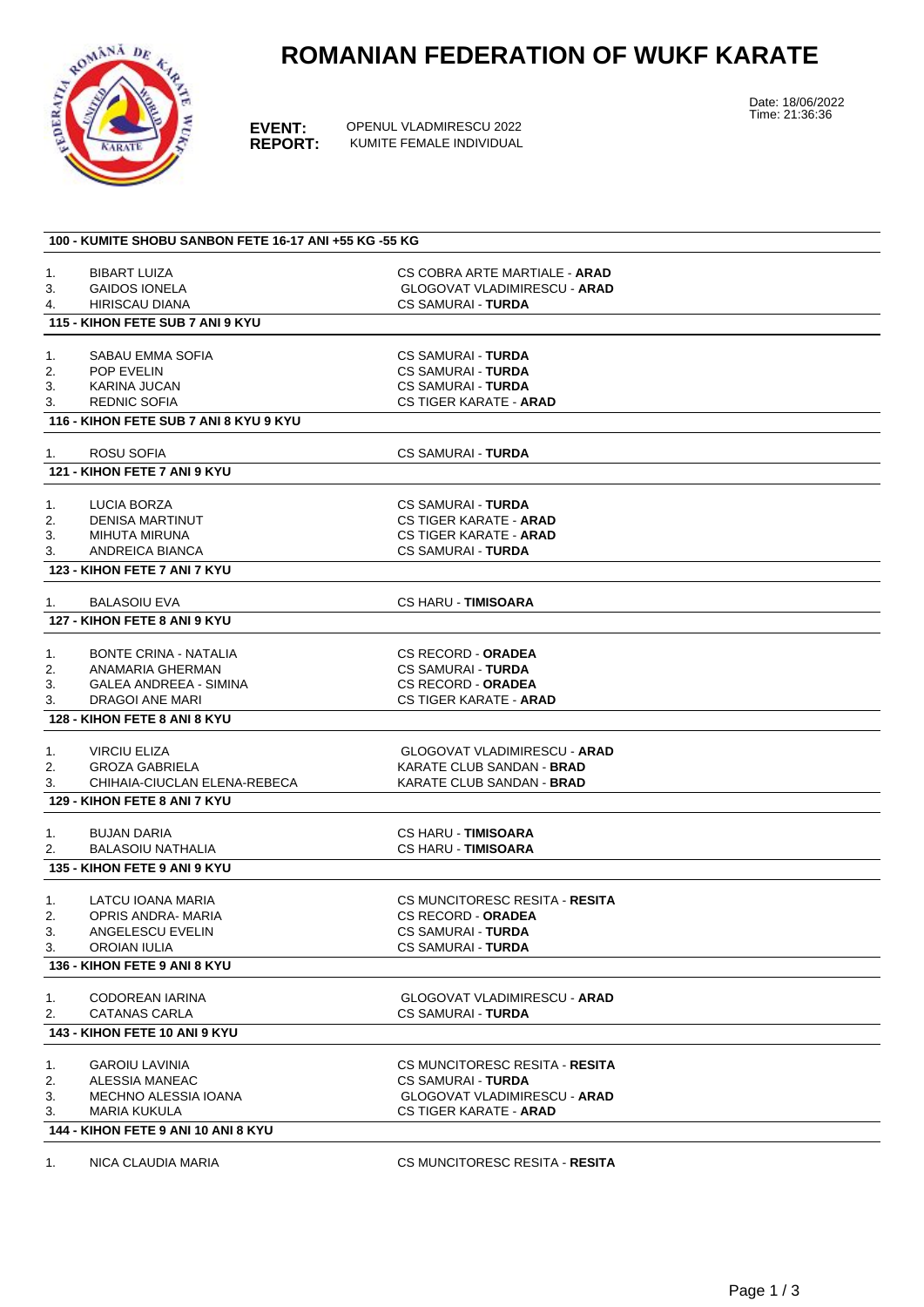

### **ROMANIAN FEDERATION OF WUKF KARATE**

**EVENT:** OPENUL VLADMIRESCU 2022<br>**REPORT:** KUMITE FEMALE INDIVIDUAL **REPORT:** KUMITE FEMALE INDIVIDUAL Date: 18/06/2022 Time: 21:36:36

|    | 145 - KIHON FETE 7 ANI 8 ANI 10 ANI 7 KYU                            |                                                            |  |
|----|----------------------------------------------------------------------|------------------------------------------------------------|--|
| 1. | STANCIU IOANA ALESSIA                                                | <b>CS TIGER KARATE - ARAD</b>                              |  |
|    | 69 - KUMITE SHOBU NIHON FETE 7 ANI OPEN                              |                                                            |  |
| 1. | <b>MIHUTA MIRUNA</b>                                                 | <b>CS TIGER KARATE - ARAD</b>                              |  |
| 2. | <b>BALASOIU EVA</b>                                                  | <b>CS HARU - TIMISOARA</b>                                 |  |
| 3. | DENISA MARTINUT                                                      | <b>CS TIGER KARATE - ARAD</b>                              |  |
| 3. | <b>STANCIU MARIA</b>                                                 | <b>CS TIGER KARATE - ARAD</b>                              |  |
|    | 71 - KUMITE SHOBU NIHON FETE 8 ANI -25 KG                            |                                                            |  |
| 1. | <b>VIRCIU ELIZA</b>                                                  | <b>GLOGOVAT VLADIMIRESCU - ARAD</b>                        |  |
| 2. | <b>BALASOIU NATHALIA</b>                                             | <b>CS HARU - TIMISOARA</b>                                 |  |
| 3. | <b>GALEA ANDREEA - SIMINA</b>                                        | <b>CS RECORD - ORADEA</b>                                  |  |
| 3. | DRAGOI ANE MARI                                                      | <b>CS TIGER KARATE - ARAD</b>                              |  |
|    | 75 - KUMITE SHOBU NIHON FETE 9 ANI -30 KG                            |                                                            |  |
|    |                                                                      |                                                            |  |
| 1. | <b>CODOREAN IARINA</b>                                               | <b>GLOGOVAT VLADIMIRESCU - ARAD</b>                        |  |
| 2. | OPRIS ANDRA- MARIA                                                   | <b>CS RECORD - ORADEA</b>                                  |  |
| 3. | BERECZKI TIMEA                                                       | CS JUVENES TG MURES - TARGU-MURES                          |  |
|    | 79 - KUMITE SHOBU NIHON FETE 10 ANI -145 CM                          |                                                            |  |
| 1. | MECHNO ALESSIA IOANA                                                 | GLOGOVAT VLADIMIRESCU - <b>ARAD</b>                        |  |
| 2. | MARIA KUKULA                                                         | <b>CS TIGER KARATE - ARAD</b>                              |  |
| 3. | <b>TANDEA DARIA</b>                                                  | <b>CS SAMURAI - TURDA</b>                                  |  |
|    | 80 - KUMITE SHOBU NIHON FETE 10 ANI +145 CM                          |                                                            |  |
| 1. | STANCIU IOANA ALESSIA                                                | <b>CS TIGER KARATE - ARAD</b>                              |  |
| 2. | NICA CLAUDIA MARIA                                                   | CS MUNCITORESC RESITA - RESITA                             |  |
| 3. | CATANA ANASTASIA MARIA                                               | CS JUVENES TG MURES - TARGU-MURES                          |  |
|    | 83 - KUMITE SHOBU NIHON FETE 11 ANI -150 CM                          |                                                            |  |
|    |                                                                      |                                                            |  |
| 1. | <b>BERECZKI ANITA</b>                                                | CS JUVENES TG MURES - TARGU-MURES                          |  |
| 2. | <b>ZSIGMOND BIANCA</b>                                               | <b>GLOGOVAT VLADIMIRESCU - ARAD</b>                        |  |
| 3. | PETRESCU ROXANA SIMONA                                               | CS MUNCITORESC RESITA - RESITA                             |  |
| 3. | <b>BAICEANU ELENA</b><br>84 - KUMITE SHOBU NIHON FETE 11 ANI +150 CM | <b>CS SAMURAI - TURDA</b>                                  |  |
|    |                                                                      |                                                            |  |
| 1. | <b>SICOE IASMINA</b>                                                 | CS TIGER KARATE - ARAD                                     |  |
| 2. | VARGA ANDREEA                                                        | <b>GLOGOVAT VLADIMIRESCU - ARAD</b>                        |  |
| 3. | <b>BALDAU REBEKA</b>                                                 | <b>GLOGOVAT VLADIMIRESCU - ARAD</b>                        |  |
| 3. | <b>CARMINA MARIA NEGRU</b>                                           | <b>CS SHINTO - PETROSANI</b>                               |  |
|    | 88 - KUMITE SHOBU NIHON FETE 12 ANI +155 CM -155 CM                  |                                                            |  |
| 1. | MARTINUT SONIA ANDRADA                                               | <b>CS TIGER KARATE - ARAD</b>                              |  |
| 2. | NEAMTU GEORGIANA                                                     | CS TIGER KARATE - <b>ARAD</b>                              |  |
| 3. | PAP CLAUDIA                                                          | <b>GLOGOVAT VLADIMIRESCU - ARAD</b>                        |  |
|    | 91 - KUMITE SHOBU SANBON FETE 13 ANI -50 KG                          |                                                            |  |
|    |                                                                      |                                                            |  |
| 1. | APOPEI MATILDA                                                       | CS TIGER KARATE - <b>ARAD</b>                              |  |
| 2. | ORZ CRINA                                                            | <b>CS TIGER KARATE - ARAD</b><br><b>CS RECORD - ORADEA</b> |  |
| 3. | NISTOR SARA -MARIA                                                   |                                                            |  |
| 3. | MILODIN MARA - NICOLA<br>92 - KUMITE SHOBU SANBON FETE 13 ANI +50 KG | <b>CS RECORD - ORADEA</b>                                  |  |
|    |                                                                      |                                                            |  |
| 1. | <b>TURC OANA</b>                                                     | CS HARA SIGHISOARA - SIGHISOARA                            |  |
| 2. | STANCA MIHAELA NICOLETA                                              | CS MUNCITORESC RESITA - RESITA                             |  |

3. FIZESAN VALENTINA COSMINA COSMINA COSMUNCITORESC RESITA - **RESITA**